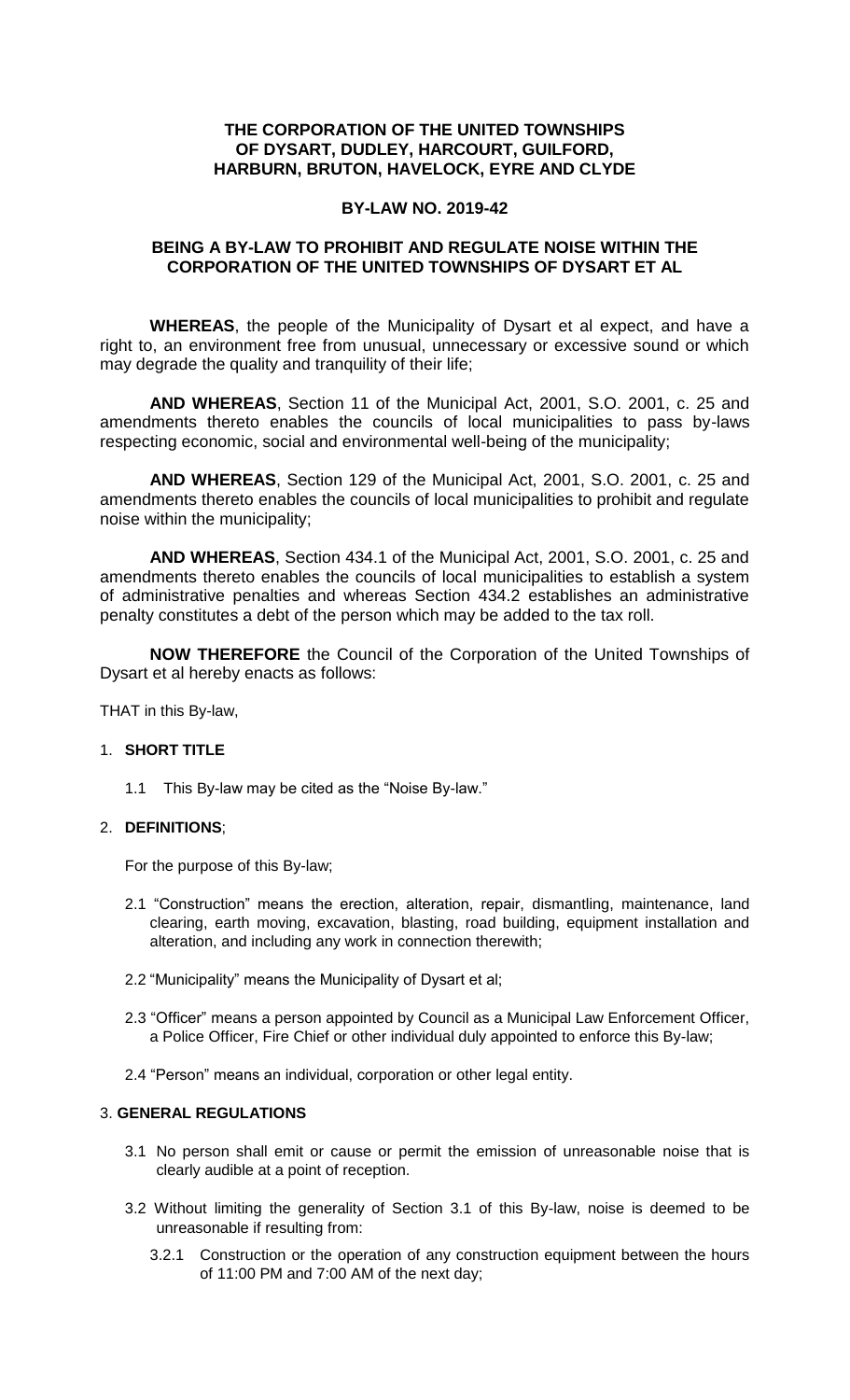- 3.2.2 Radio, television, sound equipment or loud speaker, musical instrument between the hours of 11:00 PM and 7:00 AM of the next day; or
- 3.2.3 Yelling, shouting, hooting or similar noise made by a human between the hours of 11:00 PM and 7:00 AM of the next day.

## 4. **EXCEPTIONS**

- 4.1 The provisions of this By-law shall not apply to incidental noise generated by:
	- 4.1.1 Police, Fire, Ambulance or other emergency vehicles or any measures undertaken in an emergency for the immediate health, safety, or welfare of the inhabitants;
	- 4.1.2 Persons or organizations who have received permission for an event from the Municipality of Dysart et al;
	- 4.1.3 The ringing of bells in connection with any place of worship or religious service;
	- 4.1.4 Operation of snow plowing or snow removal on public or private property; or
	- 4.1.5 Agricultural, Commercial, Institutional or Industrial activities recognized as normal operating practice.

## 5. **ADMINISTRATION & ENFORCEMENT PROVISIONS**

- 5.1 This By-law shall be administered by the Chief Building Official.
- 5.2 This By-law shall be enforced by an Officer.

## 6. **POWERS OF ENTRY**

- 6.1 An Officer may enter on land at any reasonable time for the purpose of carrying out an inspection to determine compliance with this By-law.
- 6.2 No person shall hinder or obstruct, or attempt to hinder or obstruct, an Officer or other duly appointed person who is exercising a power or performing a duty under this By-law.

#### 7. **ORDER TO DISCONTINUE ACTIVITY**

- 7.1 If an Officer is satisfied that this By-law has been contravened, the Officer may make an Order, requiring the person who contravened the By-law, or who caused or permitted the contravention, or the Owner of the land on which the contravention occurred, to discontinue the contravention.
- 7.2 An Order made under section 7.1 of this By-law shall set out:
	- a) reasonable particulars of the contravention adequate to identify the contravention and the location of the land on which the contravention occurred; and
	- b) the date by which there must be compliance with the Order.
- 7.3 A person who contravenes an Order made under section 7.1 of this By-law is guilty of an offence.

#### 8. **ADMINISTRATIVE PENALITIES**

- 8.1 An Officer who finds that a person has contravened any provision of this By-law may issue a penalty notice addressed to that person.
- 8.2 Any person who contravenes any provision of this By-law shall, upon issuance of a penalty notice pursuant to Section 8.1, be liable to pay to the Municipality an administrative penalty in the amount of \$100.00.
- 8.3 The penalty notice shall be given to the person to whom or to which it is addressed as soon as is reasonably practicable and shall include the following information: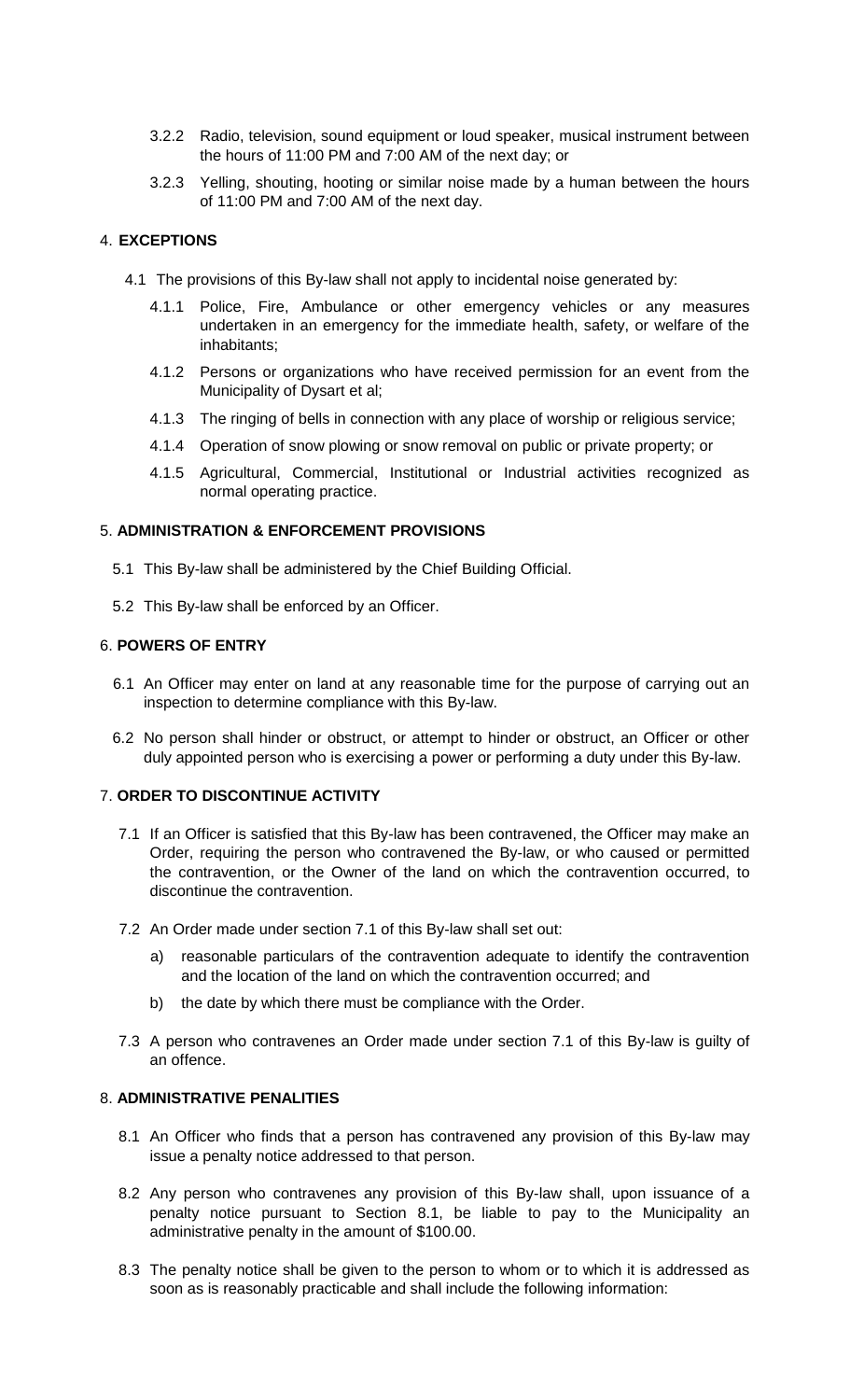- a) Particulars of the contravention, including to which property it applies;
- b) The amount of the administrative penalty;
- c) A statement advising that an administrative penalty will constitute a debt to the Municipality.
- 8.4 A person who has been issued a penalty notice shall pay the administrative penalty within fifteen (15) days from the date the notice was issued.
- 8.5 An administrative penalty that is not paid in full within 15 days constitutes a debt to the Municipality and may be added to the tax roll of the property on which the offence occurred.

### 9.0 **SERVICE OF DOCUMENTS**

- 9.1 The Municipality may serve any document under this By-law, including but not limited to a penalty notice, personally to the person named on the notice, by registered or regular mail addressed to the person to whom the document is to be given at the person's last known address.
- 9.2 Service by registered or regular mail under subsection 9.1 shall be deemed to have been made on the fifth day after the day of mailing.
- 9.3 A person's last known address includes the address provided by the person to the Municipality as identified in the property tax file.

#### 10. **OFFENCE & PENALTY PROVISIONS**

- 10.1 Every person who contravenes any provision of this By-law is guilty of an offence and upon conviction is liable to a fine as provided for in the Provincial Offences Act, R.S.O. 1990, c. P. 33, as amended.
- 10.2 If this By-law is contravened and a conviction entered, the court in which the conviction has been entered and any court of competent jurisdiction thereafter may, in addition to any other remedy and to any penalty that is imposed, make an order prohibiting the continuation or repetition of the offence by the person convicted.

## 11. **BY-LAW TO BE REPEALED**

11.1 That By-law 2016-62 is hereby repealed.

## 12. **SEVERABILITY**

12.1 If a court of competent jurisdiction should declare any section or part of a section of this bylaw to be invalid, such section or part of a section shall not be construed as having persuaded or influenced Council to pass the remainder of the By-law and it is hereby declared that the remainder of the By-law shall be valid and shall remain in force.

#### 13. **IMPLEMENTATION**

13.1 This By-law shall come into full force and effect after adoption.

**READ** a first, second and third time, passed, signed and the Corporate Seal attached hereto, this  $28<sup>th</sup>$  day of May, 2019.

MAYOR: Andrea Roberts

\_\_\_\_\_\_\_\_\_\_\_\_\_\_\_\_\_\_\_\_\_\_\_\_\_\_

\_\_\_\_\_\_\_\_\_\_\_\_\_\_\_\_\_\_\_\_\_\_\_\_\_\_

CLERK: Cheryl Coulson